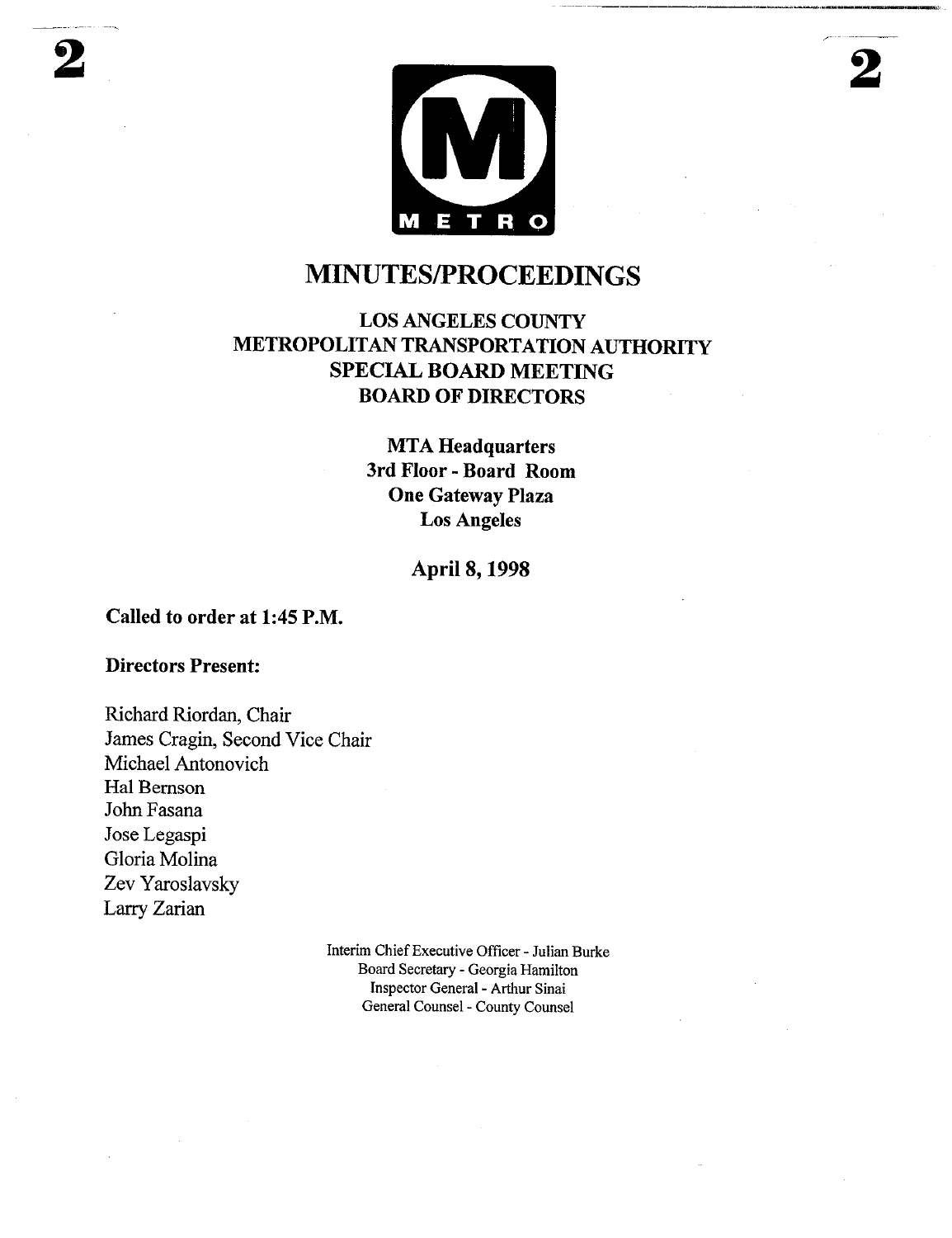## 1. APPROVED:

- A) Change Notice No. 252.01, to Contract No. B261 with Tutor-Saliba-Perini, JV, providing the Contractor a special time and materials work order not-toexceed \$1,200,000, for insured costs of **cleaning, repairing, and restoring** work damaged by the flood **occurring on November 26,** 1997 at the Vermont/Sunset Station and increasing the Total Obligated Contract Value from \$48,297,356 to \$49,497,356; and
- $B)$ an increase to the Authorization for Expenditure (AFE) for Contract No. B261 in the amount of \$1,200,000, **to provide funding for Change Notice No. 252.01, increasing the current AFE from \$49,463,698 to \$50,663,698.**

Approved on an 8 to 0 vote.

## 2. CARRIED OVER:

- A. Change Order No. 54 for change Notice 125.00 to Contract C0351, Kajima/Ray Wilson, JV, for **bilateral/settlement for additional reinforcing steel,** in the amount of \$1,013,093, for a revised total contract of \$67,077,537;
- **B.** an increase to the Authorization for Expenditure in the amount of \$1,013,093 for a revised total AFE in the amount of \$71,964,444; and
- execution of subsequent negotiated Change Order, if it is within the amount  $C_{\cdot}$ approved under the above Change Notice.
- CARRIED OVER Change Order No. 78 to Contract No. B281T with Kajima/Ray 3. Wilson, JV, for backfilling of **the Barnsdall shaft** which is part of the Hollywood tunnel completion work on the Metro Red Line, Vermont/Hollywood Corridor in the amount of \$670,000 increasing the total contract value to \$48,306,082.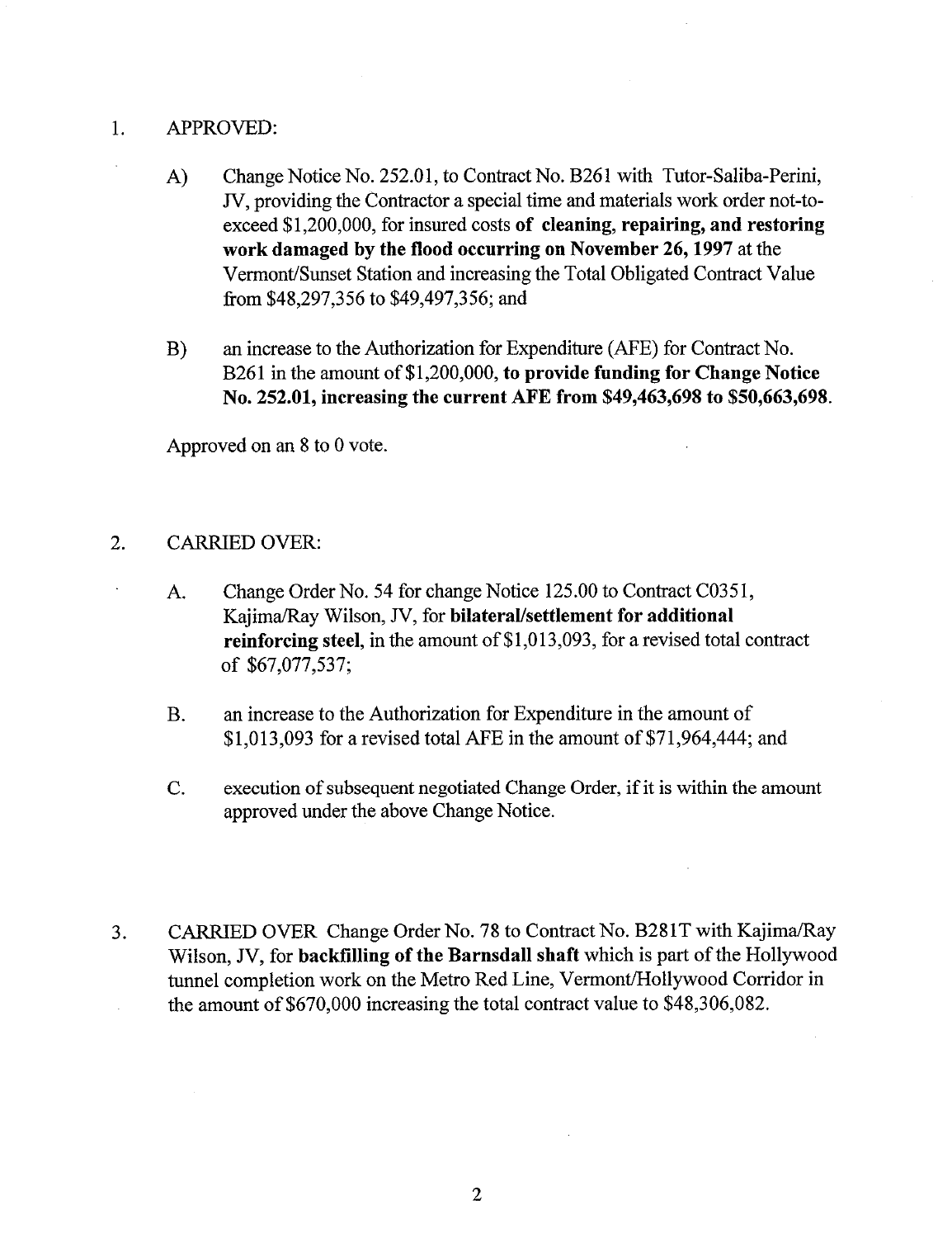- CARRIED OVER Change Order No. 19 to Contract Work Order No. 4 to Contract 4. No. E0070 with Engineering Management Consultant to incorporate Consultant Change Notice No. 618.01 for **additional design services for the Metro Red Line, North Hollywood Corridor,** in an amount not to exceed \$250,000, increasing the total CWO value to \$75,922,686.
- CARRIED OVER increase in the Authorization for Expenditure in the amount of 5. \$70,000 for Contract Work Order No. 54 of Contract No. E0070 with Engineering Management Consultant, to provide **design services during construction for the Red Line Maintenance of Way (MOW) Facility.**
- CARRIED OVER an increase in the Authorization for Expenditure (AFE) 6. Contract No. PM021 with Fluor Daniel, Inc. for **Project Management Assistance** (PMA) **Services** for:
	- A) Metro Red Line Segment 2, in the amount of \$30,000 for a revised total AFE of \$1,410,000; and
	- **B)** Metro Red Line Segment 3 North Hollywood, in the amount of \$50,000 for a revised total AFE of \$850,000.
- $7.$ OPPOSED UNLESS AMENDED PURSUANT TO STAFF RECOMMENDATION AND DIRECTOR ZARIAN AMENDMENT, AB 1759 **(Runner) -- Local Return program in** STIP process, as follows:
	- Delete all references to percentage allocation of funding on a per capita A) basis and language relating to Project Study Reports;
	- Insert language that directs the MTA to review and revise the process by B) which it allocates STIP Regional Choice Funds, and to adopt changes to this process, prior to the next allocation of these funds, consistent with the following principles:
		- Ensuring a balance between regional and subregional needs; 1.
		- Ensuring an equitable distribution of funds among subregional areas  $2.$ over time;
		- Maintaining the region's ability to fund major projects located in one 3. or more subregional areas that significantly contribute to the region's mobility needs;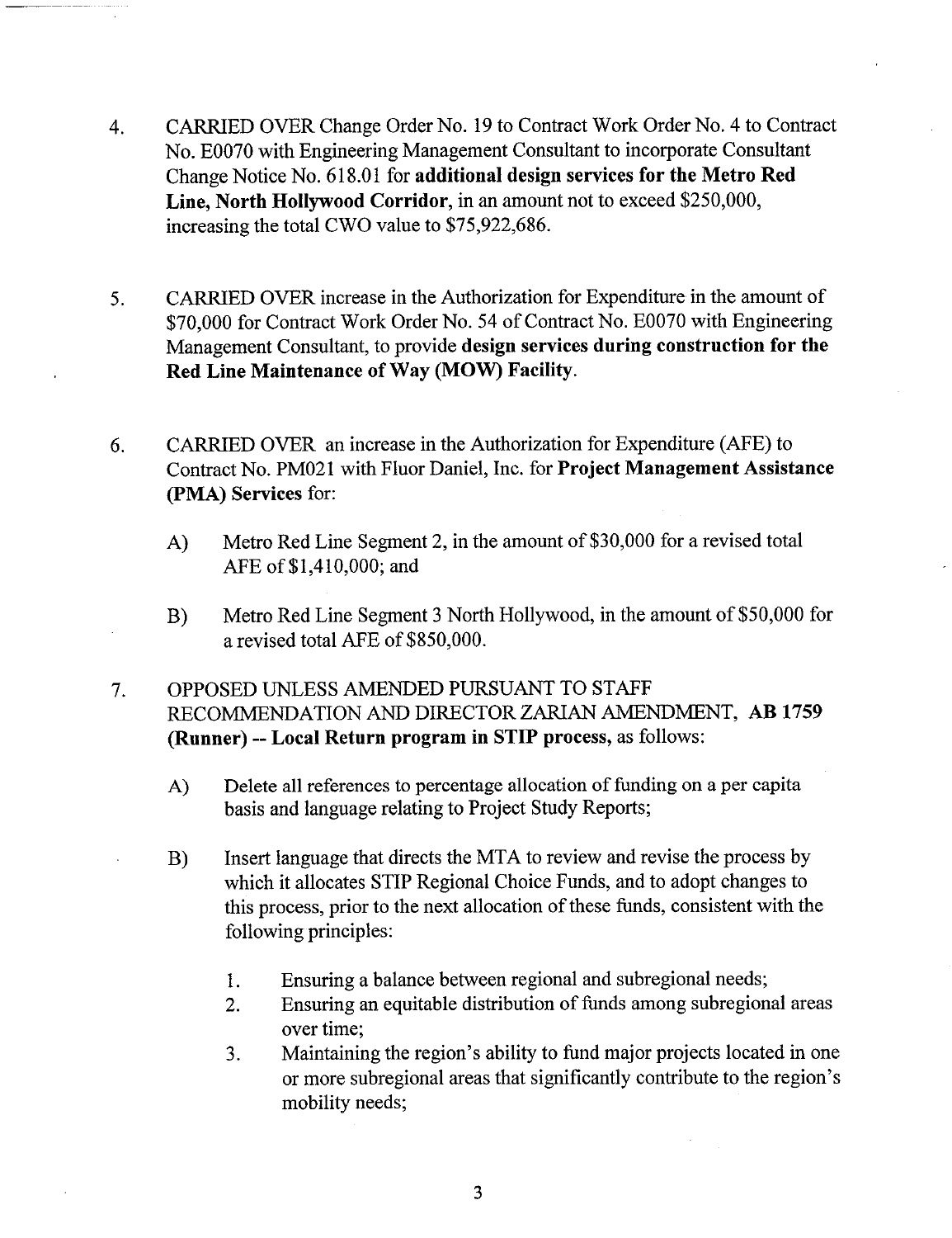- 4. Providing greater participation in funding decisions by the localities that comprise subregional areas;
- 5. Balancing the need for transportation improvement in the most densely populated areas in the region with the transportation needs of more distant and geographically separated areas; and
- 6. Ensuring that all of the requirements for the use of STIP Regional Choice Funds are met;
- c) Direct staffto develop an allocation process which incorporates the abovenoted principles and requires the identification of a percentage of funds available for subregional transportation policy decisions each STIP cycle. Under no circumstances should the percentage be less than 10 percent of available state funds for allocation, and no more than 25 percent;
- D) The process is to be in place by March 31, 1999; and
- **E)** A committee of 3 or 4 Board members shall be appointed by the MTA Chair to work with staff to direct the development of this process.

### APPROVED ON A ROLL CALL VOTE:

| Ayes:    | Antonovich, Bernson, Fasana,, Legaspi, Riordan, |
|----------|-------------------------------------------------|
|          | Yaroslavsky, Zarian                             |
| Noes:    | None                                            |
| Abstain: | Molina                                          |
| Absent:  | Alatorre, Burke, Cragin, Knabe, Oropeza         |

8. RECEIVED **Draft Restructuring** Plan and APPROVED ZARIAN motion requesting the CEO or his designee, to provide a written report to the Operations Committee summarizing the MTA's present and future plans and commitments to the Consent Decree. This report should include: I) delineation of all applicable expenditures to items relating to the Consent Decree, and 2) explanation of the review and approval processes for Consent Decree related expenditures.

Approved on an 8 to 0 vote.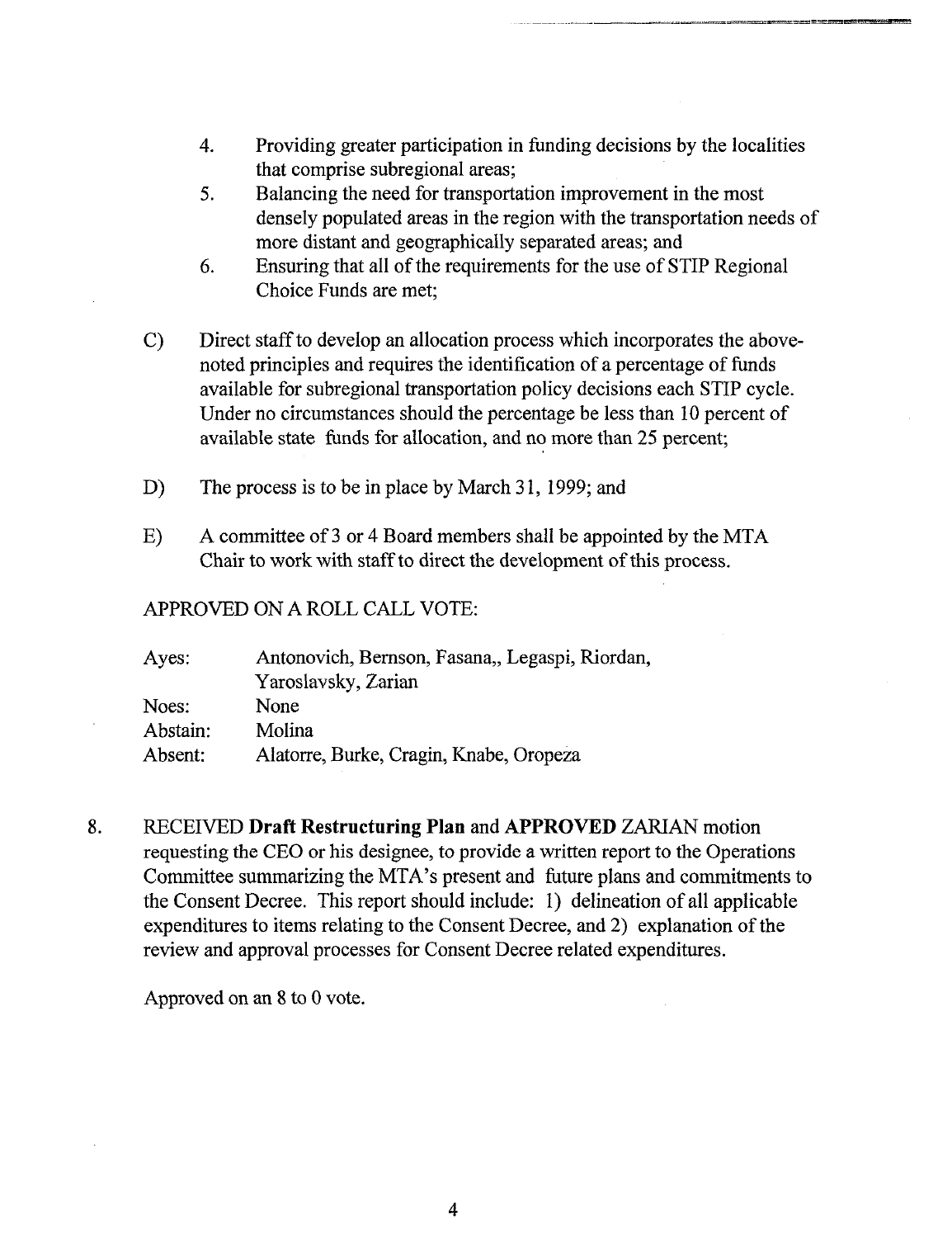9. RECEIVED and FILED status summary report on discussions and modifications **to the Southern California Association of Governments (SCAG) Draft Regional Transportation Plan (RTP).**

APPROVED FASANA MOTION AS AMENDED BY YAROSLAVSKY as follows:

That the MTA Board of Directors formally request SCAG to make the following changes in the draft RTP:

That the MTA Board maintains maximum flexibility with regard to transit mode and allocation of funds, including, but not limited to MOS III and MOS IV, with the exception of the Pasadena Blue Line which remains light rail;

The MTA opposes the imposition of regional performance indicators in the RTIP development process; and

Urge SCAG to further refine all the performance standards goals and to obtain concurrence of affected transit operators, CTCs and Subregional COGS prior to adopting these standards goals in an RTP, amending the Regional "Transportation Improvement Program Guidelines, incorporating the goals in Major Investment Study Guidelines, or decisions are reflective of SCAG's unilateral performance-based criteria and identified needs. To further clarify, performance standards must be non-binding goals that do not restrict the MTA Board in setting policy and programming funds to MTA programs and projects.

#### APPROVED ON A ROLL CALL VOTE:

| Ayes:    | Antonovich, Bernson, Fasana,, Legaspi, Riordan, |
|----------|-------------------------------------------------|
|          | Yaroslavsky, Zarian                             |
| Noes:    | None                                            |
| Abstain: | Molina                                          |
| Absent:  | Alatorre, Burke, Cragin, Knabe, Oropeza         |